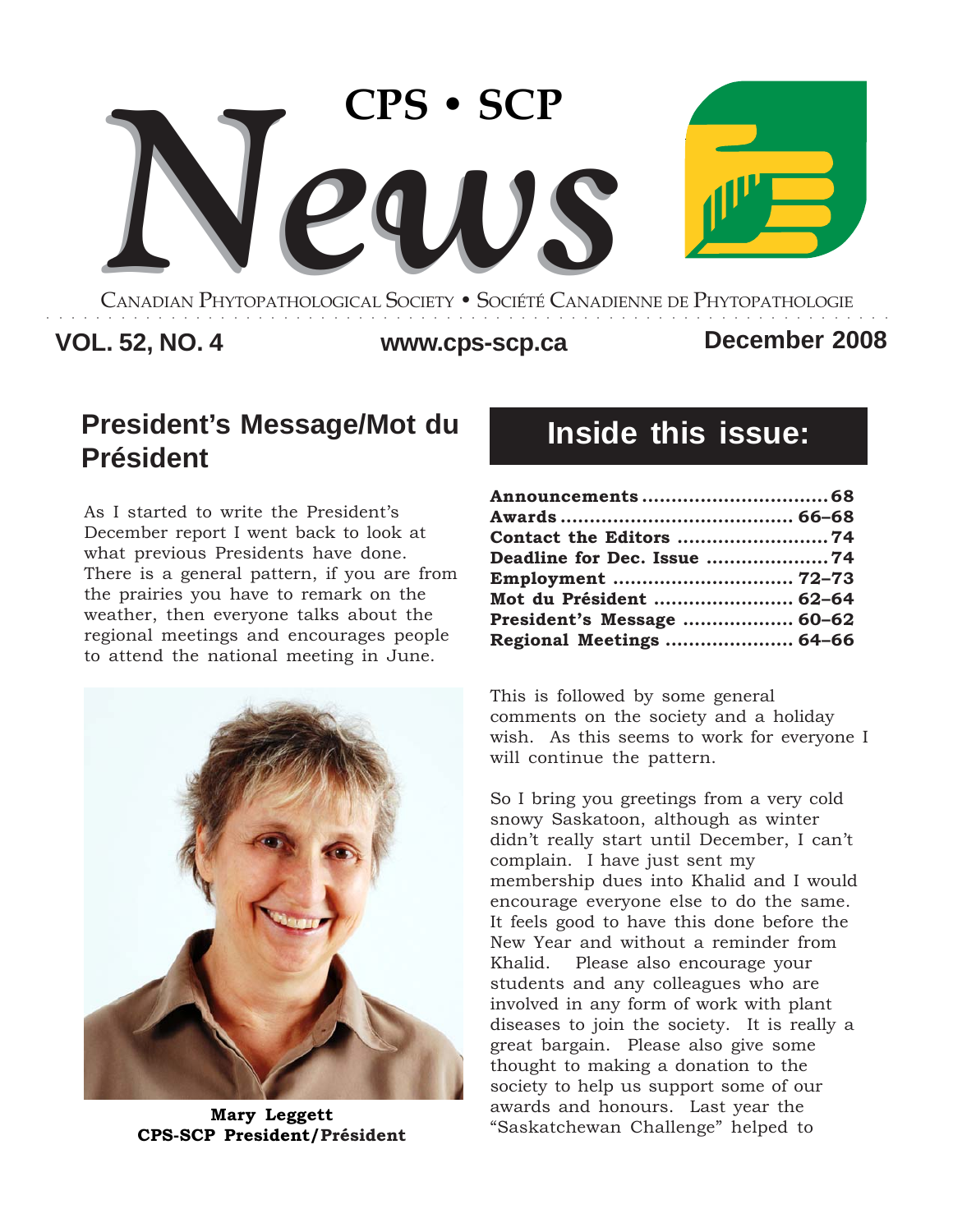increase the money we have available for student travel awards and it would be great to see this continue.

I have been fortunate to be able to attend three regional meetings this fall but was sorry to miss the southern Ontario meeting. The BC meeting and the Joint meeting of the PPSA and the SK regional groups were held at almost the same time but I did manage to make the first day of the BC meeting and then make it to the meeting in Lloydminster. The BC meeting in Victoria brought back a lot of memories and it was nice to see some old friends from my days at Simon Fraser. Bill Wagner and Mike Cruickshank gave a very interesting presentation on Economics

Richard Belanger represented us at the 100th anniversary meeting of the QSPP. He reported that it was a full day of historical conferences topped with an awards banquet. He presented a memorial plaque to the president of the QSPP. The gesture was highly appreciated, especially given that many CPS members were in the audience (e.g. R. Morrall. A. Lévesque. R. Hamelin etc).

I would like to encourage everyone and especially the students to attend their regional meeting if at all possible. These meetings are a great way to get to know your colleagues and for students it is a great place to give your first presentation.

and Risk Assessment. It was a different perspective that generated a lot of thought and

*"Please also encourage your students and any colleagues who are involved in any form of work with plant diseases to join the society."*

I would also like to use this forum to publically congratulate Dr Chuji Hiruki on being made an honorary

discussion. I was sorry to have to miss the second day as there were several presentations that I would have liked to hear. The joint meeting of the Plant Pathology Society of Alberta and the CPS region meeting for Saskatchewan was also extremely interesting and well attended. Krista Anderson's talk on "Issues in Seed Treatment" and the symposium on Emerging Diseases in Canola were just two of the sessions that made attendance worth while. We also used this event to make the official presentation of the Award for Outstanding Research to Karen Bailey. I made it to Fredericton for the Maritime meeting in November. It was also very interesting and well worth the trip. All of the presentations, which included a review of current research at the Potato Research Centre on resistance to the golden nematode, showed that there is some very exciting research happening on the east coast.

member of the International Society of Plant Pathologists (ISPP). This is the highest honor given to a member who excelled in research, education and contributions to the international community. Dr Hiruki is one of the most distinguished members of the Canadian Phytopatholgical Society. He was elected as a Fellow of our society in 1993 and in 1996 received the Award for outstanding Research. I know we are all extremely pleased that the ISPP has recognized his contributions to our science on a global scale

The board is continuing to work on many measures designed to help the CPS move forward. We investigated the prospect of membership in a new umbrella organization, Life Sciences Canada. Thanks go to Andre Levesque for representing us at the first meeting. We decided not to participate as we felt the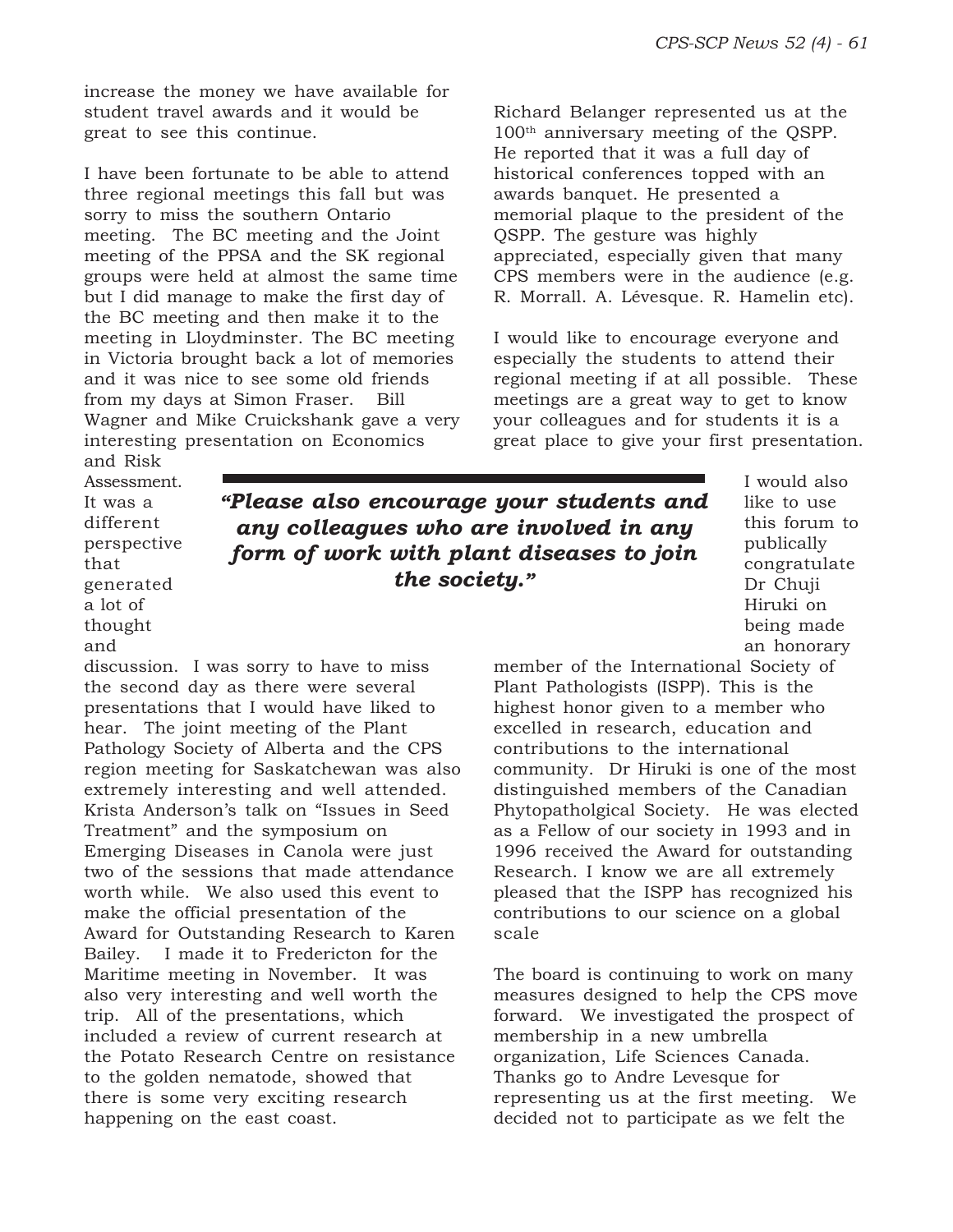membership fee was too high and that as we are already a member of Plant Canada we have a forum for meeting with scientists in related fields, and lobbying the government on important scientific issues. Jim Menzies and his committee continue to do a thorough job of investigating alternative publishers for CJPP.

The LAC for the Winnipeg meeting in June is developing a great agenda for the AGM. I hope everyone will make the effort to attend. They have included a special event for the students and some interesting workshops. We will be giving out our awards, as usual, at that meeting and I encourage you to consider nominating a worthy colleague for an award. Please remember that we can give out two student travel awards and encourage your students to apply. The student must be registered in a Master's level or PhD degree program at the time of application and undertake a research project in the area of plant pathology. Information about the awards and the application process can be found on our website.

This newsletter will likely be distributed after the holidays so I hope everyone took a break and enjoyed some time with family and friends. I wish you all the best for the New Year.

Comme je m'apprêtais à rédiger mon rapport de décembre, j'ai décidé de jeter un coup d'œil sur les rapports des autres présidents. J'ai remarqué qu'il y avait une tendance : lorsque le président provenait des Prairies, il devait parler du temps. Puis tous ont parlé des réunions annuelles et ont encouragé les membres à assister à la réunion nationale de juin. Le tout était habituellement suivi des quelques commentaires d'ordre général sur la Société canadienne de phytopathologie (SCP) ainsi que des souhaits relatifs à la période des fêtes.

Puisque cela a semblé fonctionner pour tous, je vais poursuivre dans la voie tracée par mes prédécesseurs.

Toujours est-il que je vous salue d'une très froide et enneigée Saskatoon, mais, étant donné que l'hiver n'a pas vraiment débuté avant le début de décembre, je ne peux pas me plaindre. Je viens à l'instant d'envoyer ma cotisation à Khalid et j'encourage tout un chacun à faire de même. Cela fait du bien de s'acquitter de cette tâche avant le début de la nouvelle année, sans que Khalid ait à nous le rappeler. De plus, je vous demanderais d'inciter vos étudiants et tous ceux de vos collègues qui travaillent de près ou de loin dans le domaine de la phytopathologie à se joindre à la Société. Cela en vaut vraiment la peine! S'il vous plaît, considérez également la possibilité de faire un don à la Société afin de nous aider à soutenir quelquesunes des récompenses et des distinctions que nous décernons. L'année dernière, le *Saskatchewan Challenge* a contribué à accroître les sommes que nous destinons aux allocations de voyage aux étudiants et ce serait vraiment sensationnel de pouvoir continuer dans la même veine.

Cet automne, j'ai fort heureusement pu assister à trois réunions régionales, mais j'ai malheureusement raté celle du sud de l'Ontario. Par ailleurs, la réunion de la Colombie-Britannique (C.-B.) ainsi que la réunion commune de la Plant Pathology Society of Alberta (PPSA) et des groupes régionaux de la Saskatchewan ont été tenues presque en même temps. Malgré tout, j'ai pu assister à la première journée de la réunion de la C.-B. pour ensuite me rendre à Lloydminster. La réunion de la C.-B. à Victoria me rappela de bons souvenirs et c'est avec grand plaisir que je revis de vieux amis du temps de mes années passées à l'Université Simon Fraser. Bill Wagner et Mike Cruickshank présentèrent un exposé intéressant sur l'économie et l'évaluation du risque. Leur approche pour le moins différente suscita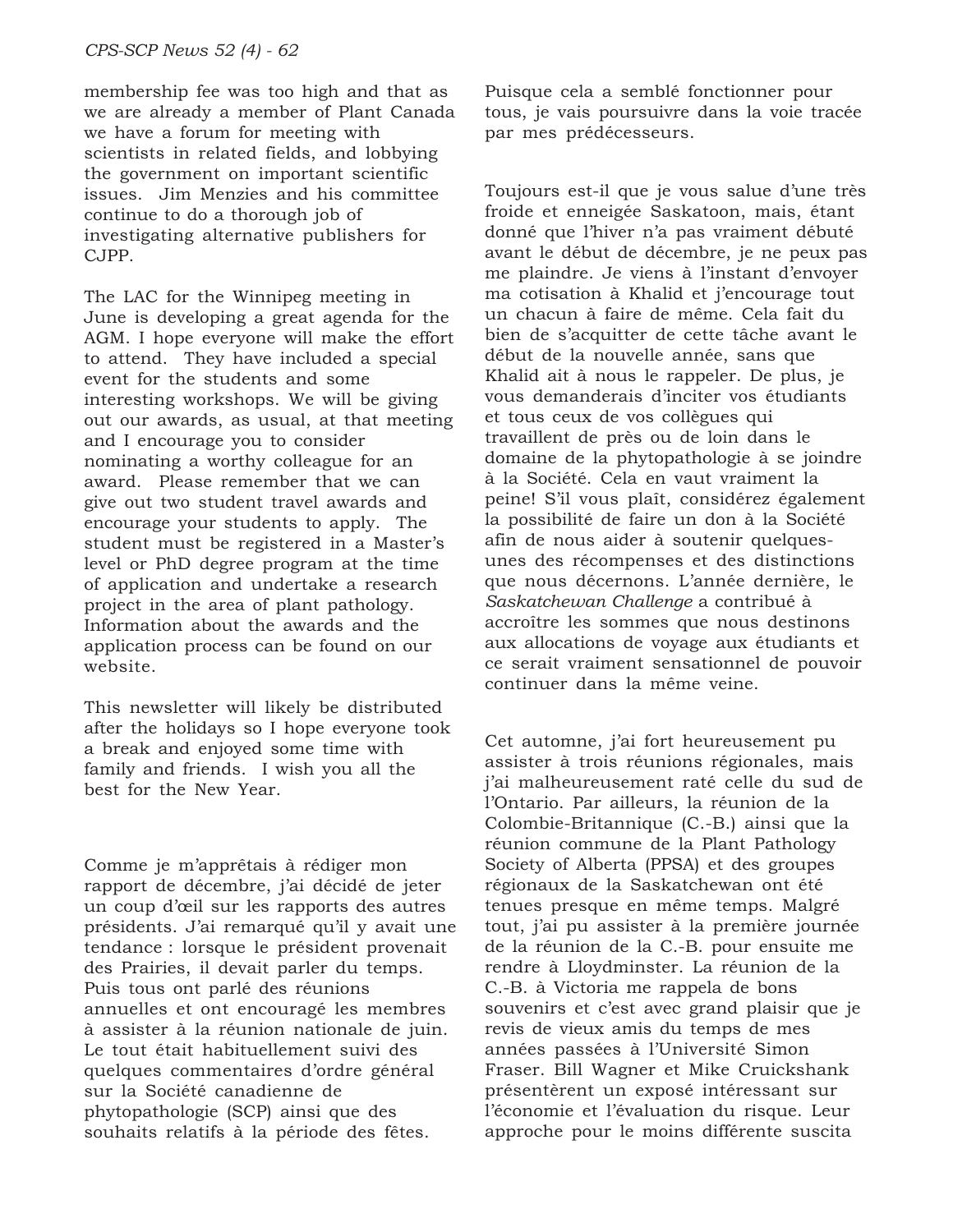cérémonie, dont R. Morall, A. Lévesque, R.

particulièrement les étudiants, à assister, autant que faire se peut, à vos réunions régionales. Elles vous donnent une occasion rêvée d'apprendre à mieux connaître vos collègues et, quant aux

Je vous encouragerais tous, et

de nombreuses réflexions et discussions. Je regrettais de ne pouvoir rester pour la deuxième journée, car il y avait certaines présentations auxquelles j'aurais bien aimé assister. La réunion commune de la PPSA et des groupes régionaux de la Saskatchewan, affiliés à la SCP, s'est également avérée des plus intéressantes et bien courue. La présentation de Krista Anderson sur les problèmes relatifs au

des semences ainsi que le symposium traitant des nouvelles maladies du canola

captivantes.

traitement

*<<De plus, je vous demanderais d'inciter vos étudiants et tous ceux de vos collègues qui travaillent de près ou de loin dans le domaine de la phytopathologie à se joindre à la Société.>>*

Hamelin.

étudiants, elles constituent pour vous un tremplin tout désigné pour vos premières présentations.

J'aimerais aussi profiter de l'occasion

pour féliciter publiquement Chuji Hiruki qui vient d'être fait membre honoraire de la Société internationale de phytopathologie (SIP). Il s'agit du plus grand honneur décerné à un membre qui s'est démarqué dans les domaines de la recherche et de l'éducation ainsi que par ses contributions à la communauté internationale. M. Hiruki est un des membres les plus illustres de la Société canadienne de phytopathologie. Il a été élu membre de la SCP en 1993 et, en 1996, il reçut le Prix d'excellence scientifique. Nous sommes tous fiers que la SIP reconnaisse ses contributions à notre science, et ce, à l'échelle mondiale.

Dans un autre ordre d'idées, le conseil continue à travailler sur plusieurs mesures conçues pour permettre à la SCP de progresser. Nous avons étudié la possibilité que l'ensemble de nos membres soit chapeauté par une nouvelle organisation : « Life Sciences Canada ». Nous tenons à remercier André Lévesque d'avoir représenté la Société à la première réunion. Étant donné que les droits d'inscription étaient trop élevés et que, à

n'étaient que deux des séances qui faisaient que cela valait la peine d'assister cette réunion. Nous avons également profité de l'occasion pour présenter officiellement le Prix d'excellence scientifique à Karen Bailey. Puis, en novembre, je me suis rendu à Fredericton pour assister à la réunion des provinces de l'Atlantique. Ce voyage en valut aussi la peine. Toutes les présentations, dont une faisait état de la situation de la recherche sur la résistance au nématode doré au Centre de recherches sur la pomme de terre, ont montré que la recherche qui s'effectue sur la côte est du pays est des plus

Richard Bélanger a représenté la SCP au 100e anniversaire de la Société de protection des plantes du Québec (SPPQ). La journée se déroula au rythme des conférences à thèmes historiques et se termina par un banquet de remise des prix. Richard présenta une plaque commémorative au président de la SPPQ. Ce témoignage a été des plus appréciés d'autant plus que de nombreux membres de la Société canadienne de phytopathologie assistaient à la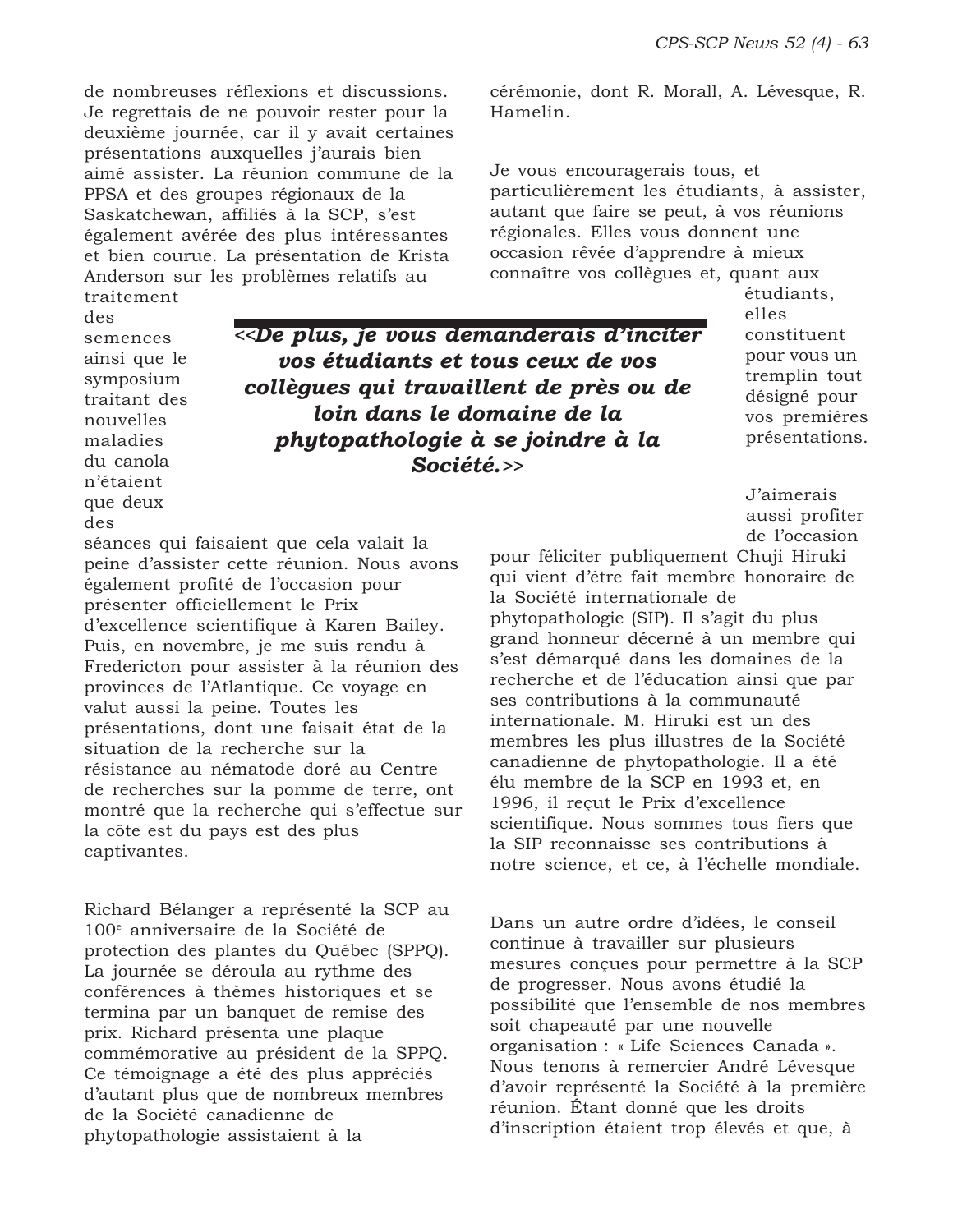titre de membre de Plant Canada, la SCP a déjà accès à des mécanismes lui permettant de prendre contact avec d'autres scientifiques travaillant dans des domaines connexes et de faire pression sur le gouvernement en faveur de sujets scientifiques d'importance, nous avons décidé de ne pas poursuivre la démarche. En ce qui a trait à Jim Menzies et son comité, ils continuent d'explorer en profondeur d'autres avenues en ce qui a trait à la publication de la *Revue canadienne de phytopathologie*.

Quant au comité national organisateur de la rencontre de Winnipeg, ce dernier est en train d'élaborer un programme des plus complets pour l'assemblée générale annuelle. J'espère que tous feront un effort pour y assister. Ils y ont inclus une activité spéciale pour les étudiants ainsi que des ateliers intéressants. Nous y procéderons à la remise des prix, comme d'habitude, et je vous encourage, par le fait même, à présenter la candidature d'un collègue digne de recevoir un de ceux-ci. N'oubliez pas que la SCP peut également décerner deux prix associés aux allocations de voyage aux étudiants : alors encouragez vos étudiants à poser leur candidature. Ceux-ci doivent être inscrits à un programme de  $2^e$  ou  $3^e$  cycle au moment de poser leur candidature et travailler à un projet de recherche dans le domaine de la phytopathologie. Notre site Web contient tous les renseignements pertinents en ce qui a trait aux prix et à la façon de poser sa candidature.

Étant donné que ce bulletin sera probablement distribué après la période des fêtes, j'espère que vous aurez tous pu faire une pause et passer le plus de temps possible avec vos familles et vos amis.

Sur ce puissent mes vœux les plus sincères vous accompagner tout au long de cette nouvelle année!

## **Regional Meetings**

#### **CPS British Columbia Regional Meeting Report 2008**

On Oct. 20-21, about 50 plant pathologists and students from government, universities and industry attended the regional meeting in Victoria hosted by Dr. Simon Shamoun, Rona Sturrock, Mike Cruickshank, Dr. Harry Kope (British Columbia Ministry of Forests and Range) and colleagues and staff of the Pacific Forestry Centre, Natural Resources Canada. Forest pathology was the primary focus of the meeting, although there were presentations and posters on diseases and nematodes affecting potatoes, vegetables, grapes and wheat, also. First prize for the best student oral presentation (\$60) was awarded to Scott DiGuistini for his paper entitled "Interactions of *G. clavigera*, a tree pathogen associated with MPB, with lodgepole pine defense metabolites" (with Dr. Colette Breuil, University of British Columbia). Second prize (\$45) was awarded to X. A. Hao (Northwest A & F University, Yangling, China) for "Identification of a phytoplasma associated with wheat blue dwarf disease (with Dr. J. J. Liu, Canadian Forest Service, Pacific Forestry Centre, Victoria and Dr. Y. Xiang, Agriculture and Agri-Food Canada, Pacific Agri-Food Research Centre, Summerland).The best student poster prize (\$45) was awarded to X. W. Zhu (Institute of Bioengineering, Zhejiang Sci-Tech University, Hangzhou, China) for "Genomic analysis of six dsRNA segments isolated from *Raphanus sativus* cv. Yipinghong with yellow leaf edge symptoms" (with Dr. Y. Xiang, AAFC-PARC, Summerland). Thanks to the student competition judges, Ms. Arezoo Zamani, Pacific Forestry Centre and Dr. Marianne Elliot, Washington State University. Awards were made possible by a \$150 contribution from CPS.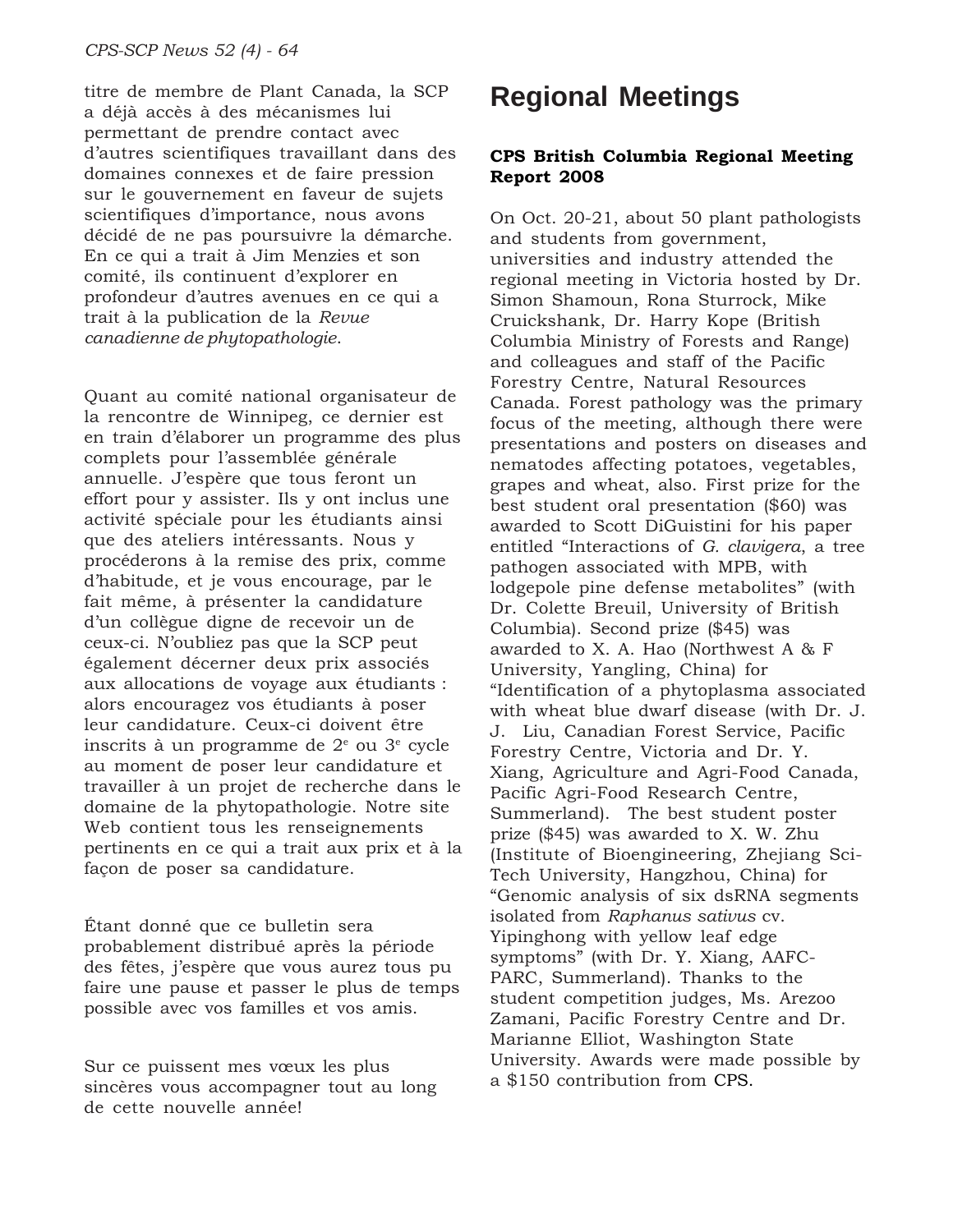CPS President Dr. Mary Leggett welcomed the participants and conveyed greetings from the national society. She urged all members to attend the 2009 CPS AGM in Winnipeg and especially to support attendance by students. On Day 1, Dr. Bill Wagner and Mike Cruickshank conducted a very interesting session on "Economics and Risk Analysis", which was appreciated by all participants. On Day 2, featured speaker, Dr. Niklaus Grünwald, USDA ARS, Corvallis, OR gave an informative talk entitled "Genetics and Evolution of



**CPS-SCP President Mary Leggett addressing attendees at the 2008 BC CPS-SCP regional meeting in Victoria, BC**

*Phytophthora ramorum*", followed by a discussion of the potential impact of this disease on the British Columbia forest and nursery industries. The delicious banquet dinner, including homemade fruit pies, was catered by local chef Graham Little and staff.

At the business meeting on Oct. 21, chaired by Tom Forge (substituting for J. Elmhirst), Rona Sturrock (substituting for Bob Copeman) reported a current balance of almost \$2,800 in the regional account. Dr. Robert (Bob) Copeman has been Treasurer of the BC regional branch for many years and last year, after his retirement from UBC, expressed a wish to hand-off his ink-stained ledgers to another. Rona Sturrock offered to take over the regional treasurer's job, with Mike Cruickshank as co-signer. Since the meeting, Bob has transferred the regional funds to the Royal Bank Community

account set up for the 2008 regional meeting, which will be our new BC-CPS Regional Branch account. Thanks to Bob and his co-signer, Dr. Dick Stace-Smith, for keeping us "in the black" all these years, and to Rona and Mike for assuming this task.

In light of declining participation by students at both regional and national meetings, it was suggested that travel bursaries be made available to students, especially those from more distant campuses such as the University of Northern British Columbia (UNBC) and the universities in the Southern Interior. No \$ figure was discussed and it was agreed to forward the suggestion for discussion at the next meeting. To help grow our membership, the organizing committee for the 2008 regional meeting made a special effort to add new names and institutions to the mailing list, which will be made available to each year's organizing committee. The "2010 National CPS Meeting Committee" chaired by Tom Forge, with assistance from Karen Bedford, Gayle Jesperson and Zamir Punja reported that they have narrowed it down to two possible venues: UBC and the Hyatt in downtown Vancouver, and are discussing cost estimates and various options with UBC. The APS Pacific Division has expressed interest in meeting with us, but has not yet committed. In other business, Jack Sutherland raised the issue of the status of the "History of Plant Pathology in Canada: 1957-2007", (an update to Conner's "History of Plant Pathology in Canada"). This effort is nearing completion and needs financial support from CPS for publication. Meeting participants agreed to send a letter to the CPS Executive requesting that this project/publication be funded and completed. A draft letter is currently under preparation; the final letter will be sent by Rona Sturrock, on behalf of the BC- CPS to Mary Leggett, president of CPS, in early 2009.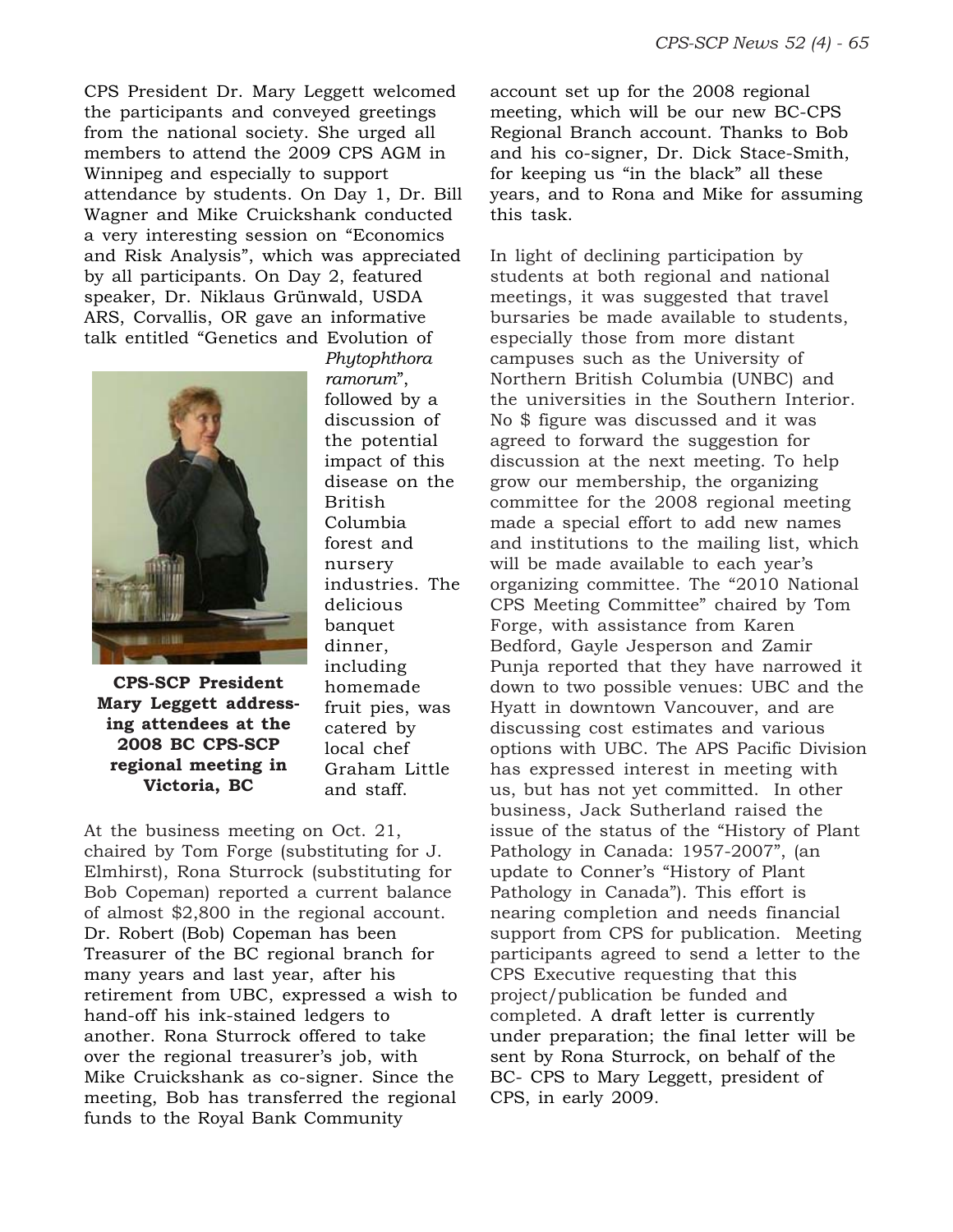*CPS-SCP News 52 (4) - 66*

Thanks to our hosts, session moderators, student competition judges, and everyone who contributed to making this a very successful and enjoyable meeting.

The next meeting will be held in the BC Lower Mainland, Oct. 19-20, 2009. Possible locations include UBC, PARC-Agassiz and Abbotsford; the final location to be announced at a later date.

Report submitted by: J. Elmhirst, CPS BC Regional Representative

complete all degree requirements at MacDonald College. During her studies, she won the Governor General's Bronze medal at the end of her second year for the highest academic standing in her class. In 1919, she completed the requirements for a M.Sc., also from MacDonald College. In 1922, she completed the requirements for a Ph.D. under Dr. E.C. Stakman at the University of Minnesota, becoming the first Canadian woman to earn a Ph.D. in agriculture.

Dr. Newton's professional career started in 1922 at the University of Saskatchewan as an assistant professor in the Dept. of Biology. In 1925, she accepted a position

### **Awards**

#### **Induction of Margaret Newton, Ph.D. into the Manitoba Agricultural Hall of Fame**

Dr. Margaret Newton was inducted into the Manitoba Agriculutral Hall of Fame on July 17, 2008, after nomination by the Manitoba Field Unit, Parks Canada. CPS members attending the ceremony included Dr. L. Lamari and Dr. F. Daayf, Department of Plant Science, University of Manitoba, Dr. B. McCallum and Dr. J. Menzies, Cereal Research Centre, AAFC, and Dr. J. Kolmer, USDA-ARS, U. of Minnesota. Dr. Kolmer gave a brief historical background of Dr. Newton's career during the ceremony.

Dr. Newton grew up on a farm near Plaisance, QC. She attended MacDonald College and graduated with a B.Sc. in Agriculture in 1918, becoming the first woman to



**Dr. Margaret Newton**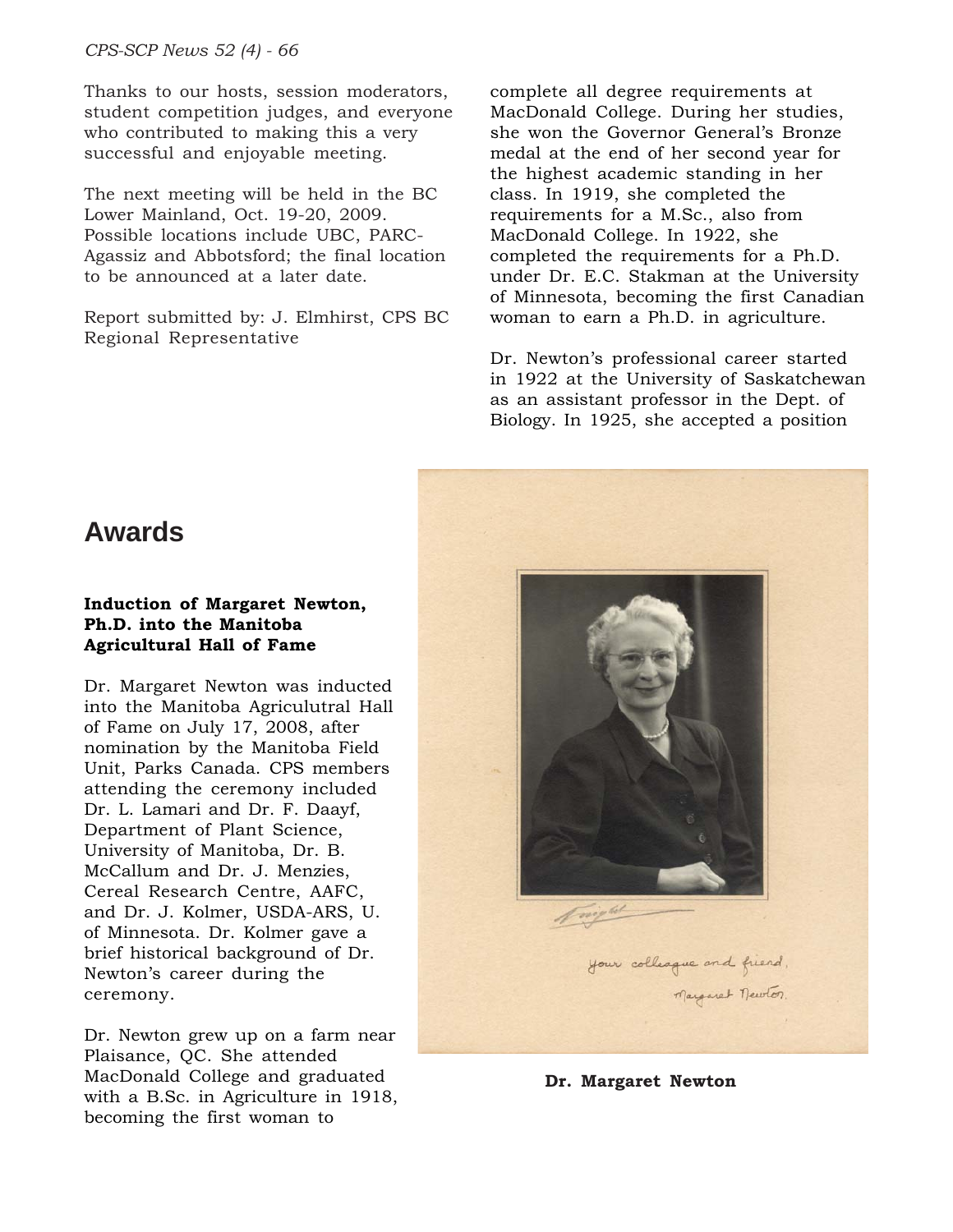at the Dominion Rust Research Laboratory in Winnipeg. She worked along side other famous pathologists such as Dr. J.H. Craigie and was responsible for hiring Dr. T. Johnson. Using Mendelian laws, she undertook pioneering genetic studies of the pathogens of wheat rust. From 1925 to 1945, she published 45 scientific articles and 11 research summaries, becoming an international authority on rusts.

Dr. Newton retired in 1945 because of respiratory and allergenic problems which arose from her long-term exposure to stem rust spores. The government of Canada was reluctant to give her a full pension because she only worked 20 years. Western Canadian farmers, in appreciation of her work, petitioned to award her full pension; which the government did.

Dr. Newton received numerous awards for her work on the wheat rusts. She was elected to the Royal Society of Canada in 1942, being only the second woman to be so honoured. The Royal Society of Canada awarded her the Flavelle Medal in 1948, which is awarded for outstanding contribution to biological science. She received the outstanding achievement award from the University of Minnesota in 1956, an honorary L.L. D. from the University of Saskatchewan in 1969, and was elected to the Science Hall of Fame in Ottawa in 1991. She was certainly a plant pathologist of outstanding achievements.

The following references can be consulted for more information on Dr. Margaret Newton:

Margaret Newton: Pioneering Cereal Rust Researcher (http://www.apsnet.org/ online/ feature/newton/), March 2005, J.A. Kolmer.

Margaret Newton (http:// www.collectionscanada.gc.ca/women/ 002026-412-e.html).

#### **CPS Awards Nominations due by April 6, 2009**

Please take time to consider and discuss with your CPS colleagues worthy candidates for the awards listed below. Awards will be presented at the CPS Annual Meeting in Winnipeg, Manitoba. Nominations must be received by the CPS Awards Committee Chairperson by April , 2009. Nominations can be sent to Sabine Banniza, CPS Awards Committee Chair at sabine.banniza@usask.ca.

There are several types of awards sponsored by CPS. These Awards represent an important means of acknowledging the contributions of our members to our society, to the science of plant pathology and to the community in which we live.

#### **1. Honorary Member**

The nominee can be any person who has rendered eminent service to plant pathology and shall normally not be a member of the Society.

#### **2. Fellow**

Nominees shall be regular members of the Society who have rendered outstanding service to the Society and to the profession of plant pathology.

#### **3. Award for Outstanding Research**

This award is intended to recognize outstanding research in plant pathology in Canada. As the Society's most prestigious award, consideration is given to research involving new concepts, the discovery of new phenomena, or principles in plant pathology or novel application of existing principles.

#### **4. Outstanding Young Scientist Award**

The award is intended to recognize the contribution of a junior scientist, judged to have had a major impact on plant pathology in Canada.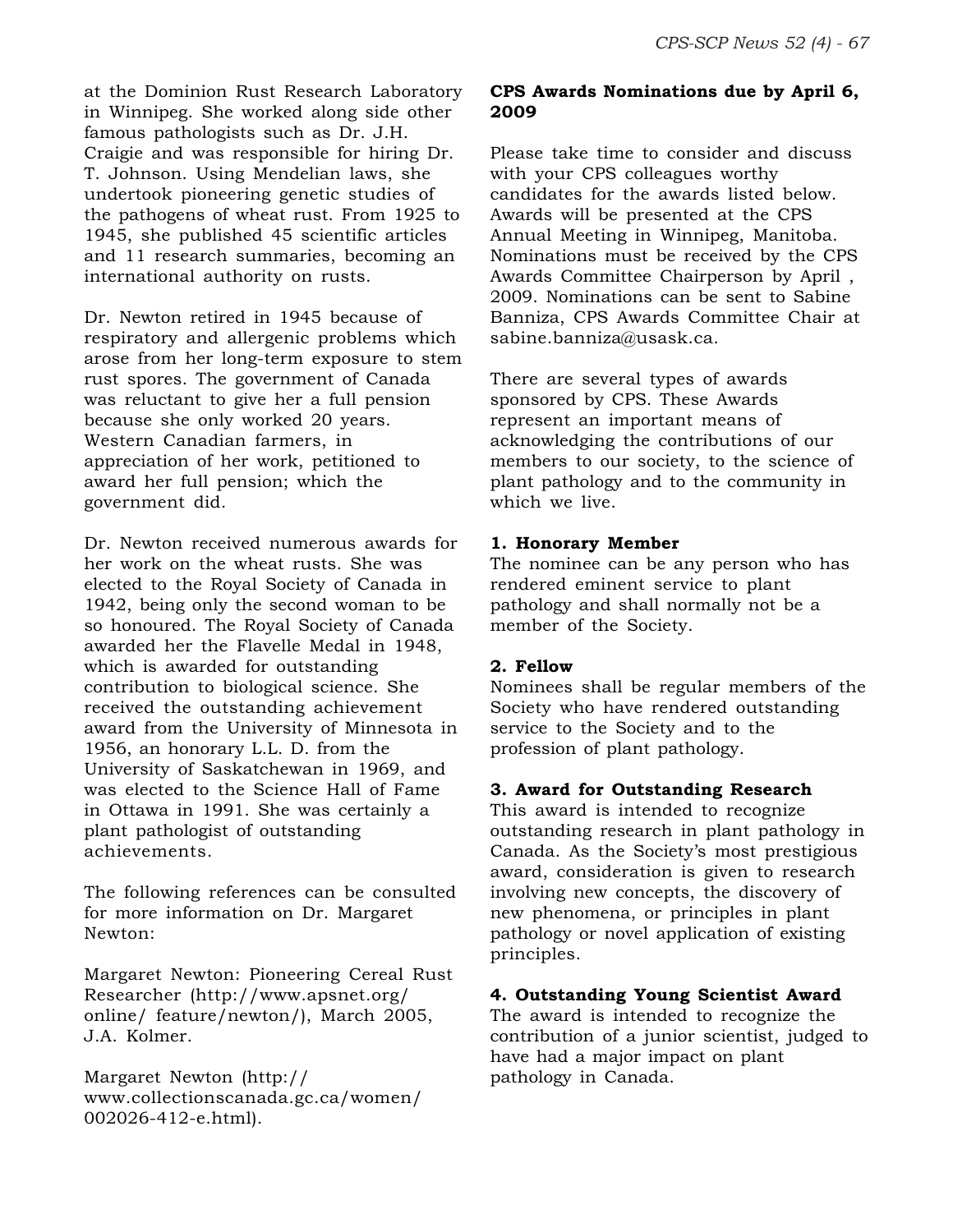#### **5. Graduate Student Travel Award**

The purpose of this award is to provide reimbursement to selected graduate students to attend the Annual Meeting of the CPS. Two travel awards are presented annually by the CPS, each for a value of \$300 per student.

#### **6. Achievements in Plant Disease Management**

The award is intended to recognize the contributions by industry, or not-for-profit agencies, for innovative research, development of products and technologies, and/or transfer of information for the benefit of disease management in Canada.

A full description of each award, criteria and guidelines on nominating a colleague for a CPS Award or for students to apply for the Graduate Student Travel Award can be found on the CPS Website at http:/ /www.cps-scp.ca/awards.htm

### **Announcements**

#### **International Society for Plant Pathology**

Torino, October 1<sup>st</sup>, 2008

Dear colleagues and friends,

While starting my new office as President of the International Society for Plant Pathology (ISPP), first of all I wish to thank you all as well as the members of your Societies for the support given to the organization of the 9th International Congress of Plant Pathology (ICPP). ICPP 2008 gathered at Turin 2,000 people from 85 countries. One hundred and twenty six fellowships have been provided to participants from developing countries.

That week had such momentum and was a great chance to meet personally many of you! In many cases it has meant to me seeing again old friends, in many other meeting young colleagues, sometimes

attending for the first time our International Congress. It has indeed been delightful having you all together in our city: one month after the Congress, the excitement and joy are still with us!

When you live in a small country such as Italy and are members of relatively small Scientific Societies you feel even more the need of meeting other colleagues, interacting with them as much as possible. The need to overcome the walls of my small and dynamic laboratory has indeed been the driving force of my thirty years of work in plant pathology. This new office as ISPP President gives me a new and unique opportunity of interacting, at a larger scale, with colleagues from all over the world.

In the next five years, together with colleagues joining me on the Executive Committee of ISPP, we will try to increase connections among Societies, with special attention to the smallest ones. ISPP can indeed facilitate the work of scientists from developing countries, emerging economies, and young Scientific Societies, providing them more opportunities to take part in international collaborative research and projects.

We are indeed fortunate to have the opportunity to deal with a wonderful and upto-date discipline, which is having a tremendous social role, at a time when still so many people suffer hunger and malnutrition. Our research can make a difference and I'm quite sure that the enormous critical mass that ISPP represents can indeed play a role with its daily work.

A Society such as ISPP, so rich in human resources, should have an opportunity to be influential on critical global issues.

I'm already receiving suggestions for my agenda from many of you and kindly urge all of you to send ideas and opinions, so that we can indeed work together.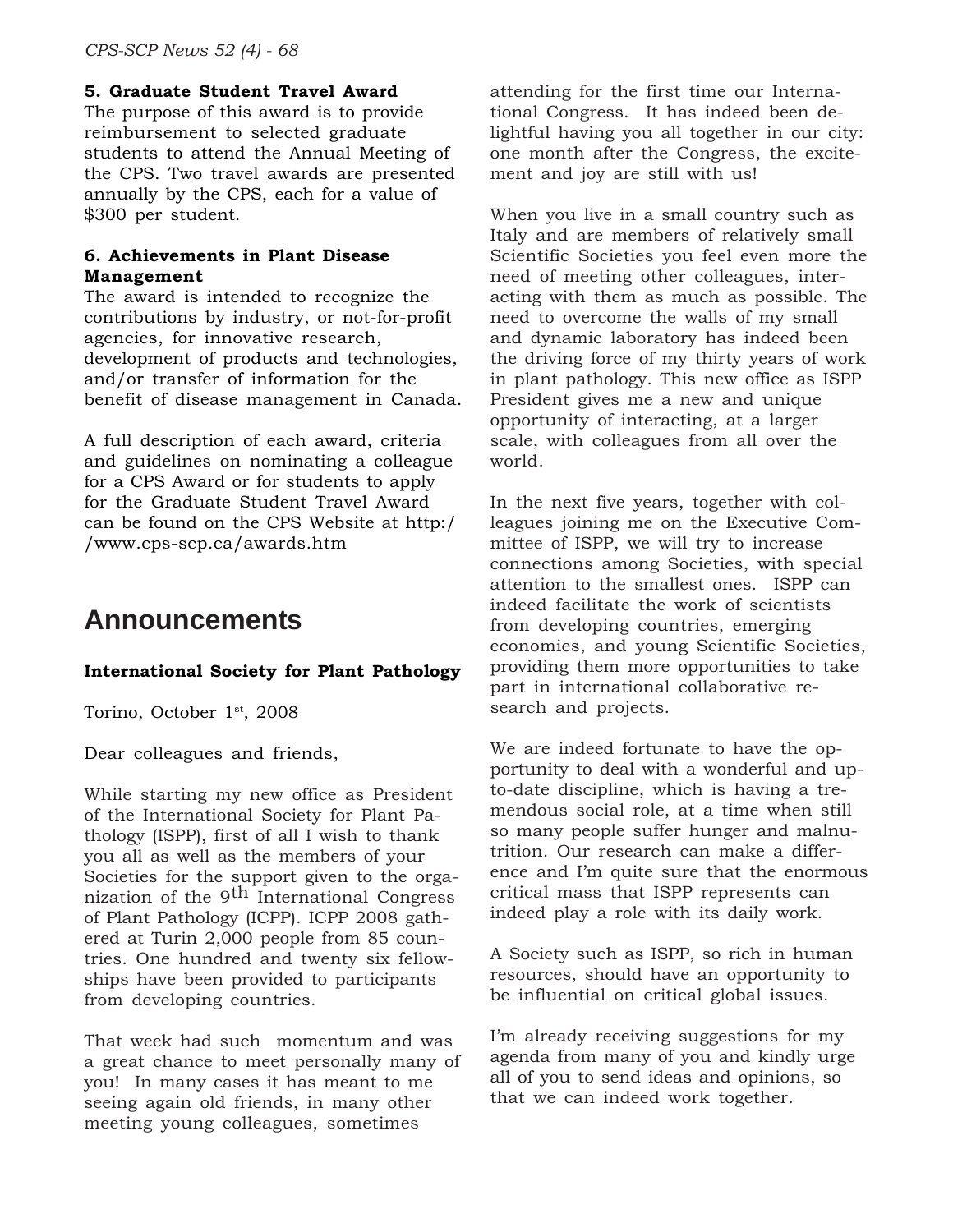Many of us are engaged in Subject Matter Committees: Vice-President Wafa Khoury, with the precious help of Wenhua Tang is working to enforce the activities and the visibility of such groups. There are so many crucial topics that could be better addressed by a Society such as ISPP, representing phytopathologists at large.

In the mean time, I wish to remind all Societies to pay their annual fees, which are important to ensure the viability and effectiveness of ISPP.

I am ready to share my international professional experience and skills and I can ensure you that I'll do it with passion and enthusiasm, but I need your suggestions and help.

M. Lodovica Gullino President, International Society for Plant Pathology

#### **The Annual General Meeting of the Canadian Phytopathological Society Winnipeg, MB, June 22-25, 2009**

The Manitoba plant pathologists are going to be hosting the AGM of the CPS in 2009 at the Delta Hotel, Winnipeg. The meeting will begin Monday night, June 22, and end around noon on Thursday June 25. The local arrangements committee has been very busy planning an exciting meeting for all of you.

Although most of the plans are tentative at this point, the following lists some of the events that are being planned.

Monday, June 22, we are hoping to have some workshops for those who may be interested. Dr. Randy Clear and Dr. Stephen Brière are interested in hosting a workshop on Monday afternoon on Seed

Pathology. Dr. Dilantha Fernando is interested in hosting a workshop on the Bacterial Identification System in his lab, also on Monday afternoon. We hope that people will be interested in learning what these scientists have to present. More information will follow.

Monday night will be the opening reception.

During the course of the meeting from Tuesday to Thursday, the LAC is currently planning two symposia. One will be on signalling in plant pathogen interactions and is being organized by Dr. Brent McCallum. Dr. Fouad Daayf is organizing a second symposium on soilborne pathogens. There will be a student social on Tuesday afternoon, after the sessions. The AGM will likely be on Wednesday, with the banquet on Wednesday night. The entertainment at the banquet is being organized by Mr. James Tucker, and looks to be exciting.

Registration is likely going to be approximately \$350.00 for CPS members, and \$175.00 for students. The meeting will take place at the Delta Hotel in downtown Winnipeg, and Dr. Andy Tekauz has negotiated a price of \$129.00 per night for single or double occupancy. If you would like to have more than two people in a room, the charge for the extra people will be \$15.00 each. We are going to book a block of rooms for the meeting at the Delta, which will be booked until May 22, and the Delta has informed us that they will honour the room rates for two days either side of the meeting. When you book at the Delta, let them know that you are part of CPS 2009, and they will provide you with free in room internet access.

Look to the CPS website for more information on the meeting as time goes on. We are hoping to post some material about the meeting by the end of January.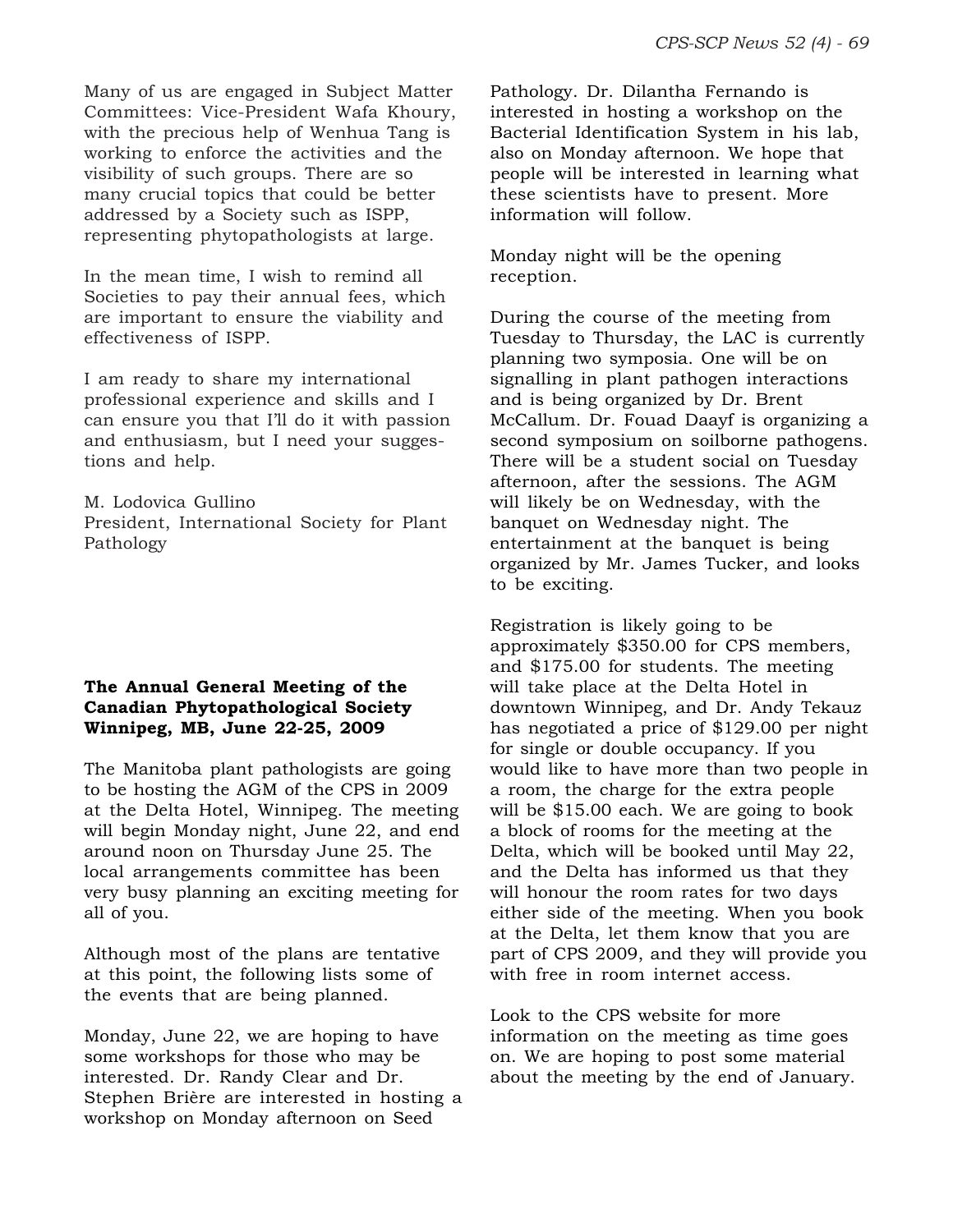*CPS-SCP News 52 (4) - 70*

The LAC would also like to encourage all students to apply for the CPS travel grant to offset their costs of attending CPS 2009. Two grants are given each year and all students are eligible to apply.

Jim Menzies for the LAC, CPS 2009

#### **CPS-SCP membership renewal reminder**

This is a note to remind you of the membership renewal for 2009 in the Canadian Phytopathological Society. I sent the forms to you by regular mail a few weeks ago, and would like to remind you to renew your membership for 2009.

Please accept my apology if you have done so and your application is already in the mail. If not, please do so at your earliest convenience in order to avoid any interruption in services and in communication.

Please visit the CPS website at www.cpsscp.ca for update information on the 2009 AGM in Winnipeg, the recent issue of the Newsletter, and other issues.

Please note the change in my email address below. Wishing you a Happy Holiday Season and a Happy New Year.

Respectfully

CPS Membership Secretary

Khalid Y. Rashid

#### **Science Scan, a new publication produced by Science Strategies Directorate.**

For the past several years, the Plant Health Risk Assessment Unit (PHRA) biologists have been routinely scanning the recently published scientific (and other) literature for any new plant pest (pathogen, insect, weed, etc.) information that might be of possible regulatory significance or interest to Canada's national Plant Health staff. The "Science Intelligence Report" (SIR) was developed in 2004 as a mechanism to highlight and share within CFIA any significant new pest-related information/publications relative to current or potential quarantine pests for Canada.

As a result of the positive feedback the report received over the years, a decision was made to broaden the scope of that report. The "Science Scan" will now replace the Scientific Intelligence Report, building and expanding upon the Plant heath focus and elements of the SIR to now also include issues related to other areas of the CFIA mandate, in particular animal health.

#### Thank you

Ci-joint, vous trouverez la première édition du Compte rendu scientifique, une nouvelle publication produite par la Direction des stratégies scientifiques.

Au cours des dernières années, les biologistes du Service de l'évaluation des risques phytosanitaires (SERP) analysent régulièrement les ouvrages scientifiques récemment publiés (entre autres) afin d'y relever tout renseignement sur les nouveaux phytoravageurs (pathogènes, insectes, mauvaises herbes, etc.) qui pourrait être utile sur le plan de la réglementation ou intéresser le personnel chargé de la protection des végétaux à l'échelle nationale. Le rapport sur les renseignements scientifiques (RRS) est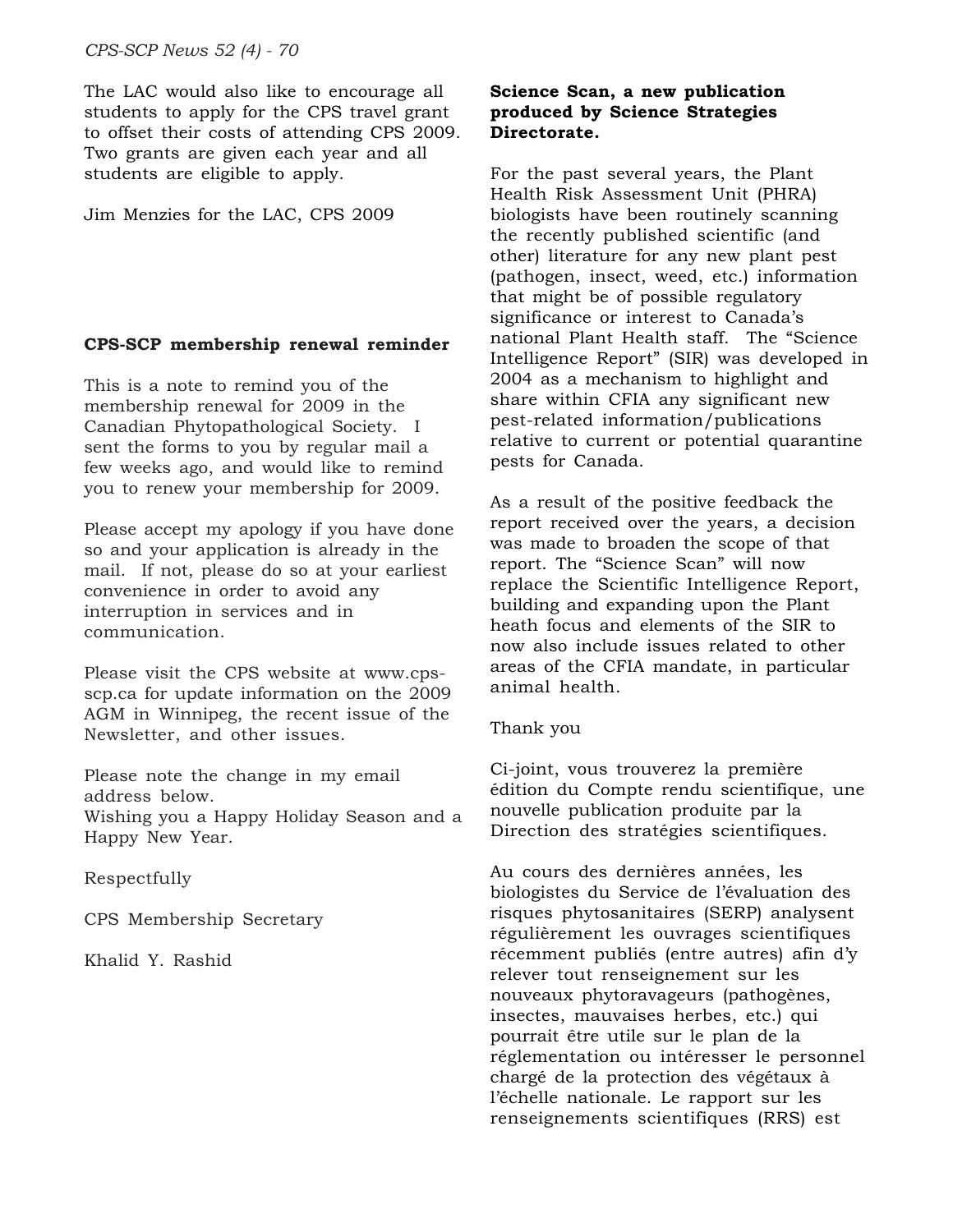un mécanisme qui avait été créé en 2004 pour signaler et diffuser au sein de l'ACIA toute nouvelle information ou publication pertinente sur des ravageurs actuellement ou potentiellement justiciables de quarantaine au Canada.

Étant donné les commentaires positifs qu'a suscités le rapport au fil des ans, on a décidé d'élargir la portée de ce dernier. Le Compte rendu scientifique remplacera dorénavant le rapport sur les renseignements scientifiques, qui donnera encore plus de renseignements sur la Protection des végétaux que le RRS, mais aussi des renseignements sur d'autres domaines relevant du mandat de l'ACIA, plus particulièrement la santé des animaux.

#### Merci

Jennifer Hyatt

Animal Health Analyst and Advice Officer Animal Health Risk Assessment Unit, Science Branch,

Canadian Food Inspection Agency (CFIA) Phone: (613) 228-6698 ext. 4922

#### **Science Scan 06-2008, November 6, 2008**

**Published by the Science Strategies Directorate, Canadian Food Inspection Agency**

#### **PLANT HEALTH ARTICLES:**

- 1) First Report of Tobacco Rattle Virus Causing Corky Ringspot in Potatoes Grown in Minnesota and Wisconsin
- 2) Detecting Nonculturable *Ralstonia solanacearum* in Asymptomatic *Pelargonium* spp.
- 3) First Report of Ash Dieback in Norway
- 4) Beetle-fungus Infestation Threatens Black Walnut (*Juglans nigra*) Trees
- 5) Multiple Strategies for Cold Weather Survival by the Pine Sawyer Beetle (Coleoptera: Cerambycidae)
- 6) Range Expansion of the Lesser Yellow Underwing, *Noctua comes* Hübner, [1813] in Canada. New incursion into Ontario from Western North America or a New Introduction from the Palaearctic?
- 7) The Ability of Asian Longhorned Beetle to Attack Healthy Living Trees Explained

**Compte rendu scientifique 06-2008, 6 novembre 2008**

#### **Publié par la Direction des stratégies scientifiques, Agence canadienne d'inspection des aliments**

#### **ARTICLES SUR LA PROTECTION DES VÉGÉTAUX :**

- 1) Première mention de la nécrose annulaire causée par le virus du bruissement du tabac (TRV) chez des pommes de terre produites au Minnesota et au Wisconsin
- 2) Détection de cellules non cultivables de *Ralstonia solanacearum* chez les géraniums (*Pelargonium* spp.) ne présentant aucun symptôme
- 3) Première mention du flétrissement du frêne en Norvège
- 4) Une infection fongique propagée par un scolyte menace le noyer noir (*Juglans nigra*)
- 5) Acquisition de stratégies de survie multiples aux rigueurs hivernales chez le longicorne *Monochamus alternatus* (Coléoptères : Cérambycides)
- 6) Ampleur de la progression de la hulotte, *Noctua comes* (Hübner [1813]), au Canada. Nouvelle incursion en Ontario en provenance de l'ouest de l'Amérique du Nord ou nouvelle introduction en provenance de la région paléarctique?
- 7) Explications concernant la capacité du longicorne étoilé d'attaquer les arbres sains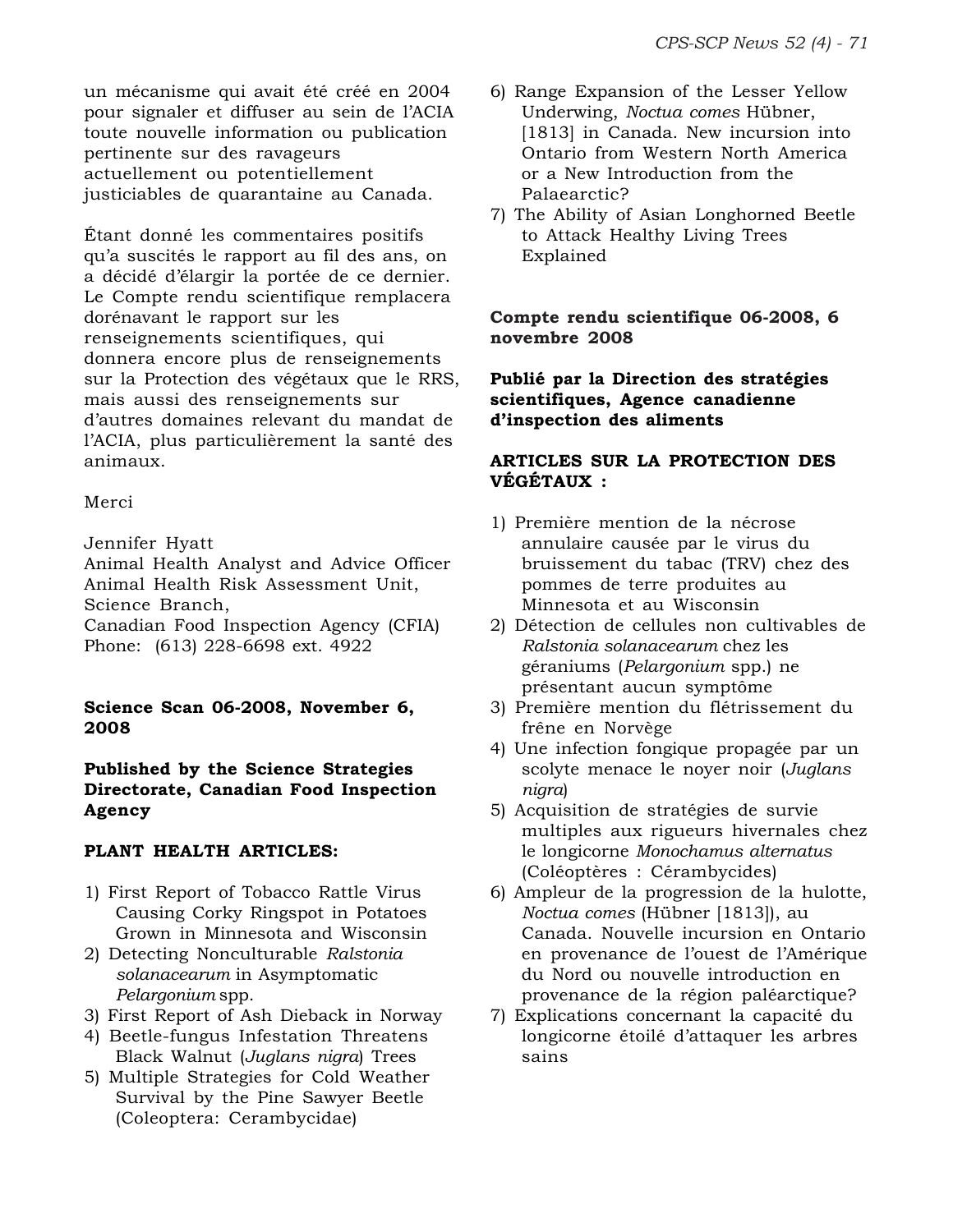#### **Science Scan 07-2008, December 10, 2008**

#### **Published by the Science Strategies Directorate, Canadian Food Inspection Agency**

#### **PLANT HEALTH ARTICLES:**

- 1) First Report of Apple Proliferation Phytoplasma in Turkey
- 2) Chrysanthemum White Rust (*Puccinia horiana*) Found in the United States
- 3) Detection of Potato Virus YN and PVYNTN in Potato and Other Hosts in Mexico
- 4) Grapevine Anthracnose Found in Ontario Vineyards
- 5) *Tussilago farfara*: a New Natural Host of Stolbur Phytoplasma Causing Bois Noir Disease in Grapevine
- 6) Potato Cyst Nematode Spreads in Australia
- 7) Plant-Pathogenic Bacteria as Biological Weapons – Real Threats?
- 8) Putative Zebra Chip Agent Named
- 9) Pathogenicity of *Chalara fraxinea* Confirmed
- 10) Improved Diagnostic Tools to Identify *Scolytus schevyrewi* Semenov
- 11) Evaluating Cut Flowers as a Pathway for New Pests

#### **Compte rendu scientifique 07-2008, 10 décembre 2008**

#### **Publié par la Direction des stratégies scientifiques, Agence canadienne d'inspection des aliments**

#### **ARTICLES SUR LA PROTECTION DES VÉGÉTAUX :**

- 1) Premier signalement du phytoplasme des proliférations du pommier en Turquie
- 2) Rouille blanche du chrysanthème (*Puccinia horiana*) observée aux États-Unis
- 3) Détection, au Mexique, des virus YN et PVYNTN de la pomme de terre dans des
- pommes de terre et d'autres hôtes
- 4) Anthracnose de la vigne observée dans des vignobles de l'Ontario
- 5) *Tussilago farfara* : un nouvel hôte naturel du phytoplasme stolbur causant la maladie du bois noir de la vigne
- 6) Propagation de nématodes à kystes de la pomme de terre en Australie
- 7) L'utilisation de bactéries phytopathogènes comme arme biologique : une menace réelle?
- 8) Nom attribué à l'agent probable de la « chip zébrée »
- 9) Pathogénicité confirmée du *Chalara fraxinea*
- 10) Outils de diagnostic améliorés pour l'identification du *Scolytus schevyrewi* Semenov
- 11) Évaluation des fleurs coupées en tant que voie d'introduction de nouveaux organisms nuisibles

# **Employment**

#### **Title: Postdoctoral Fellowship in Sustainable Agriculture – 2009**

**Location:** Faculty of Agricultural and Environmental Sciences, Macdonald Campus, McGill University, 21,111 Lakeshore, Ste. Anne de Bellevue, Quebec, Canada H9X 3V9

**Description:** Applications are now being accepted for a 2-year fellowship, valued at CDN\$35,000 per year, tenable in the Faculty of Agricultural and Environmental Sciences, Macdonald Campus, McGill University. *The competition is intended for new incoming candidates to the university*. The successful candidate will conduct postdoctoral research in the area of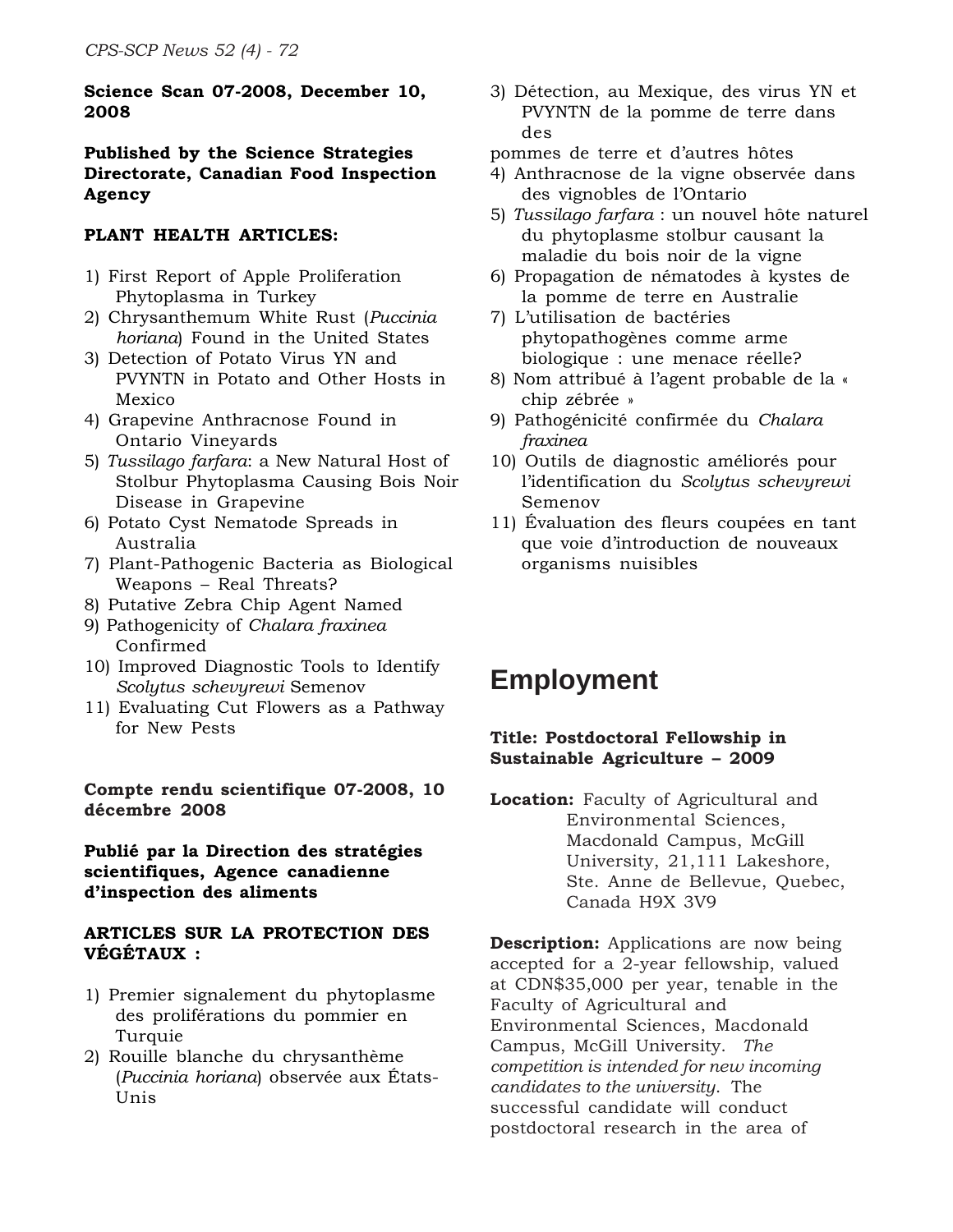sustainable agriculture under the supervision of a professor in one of the Faculty's academic units. The proposed research would address themes such as food quality and safety, nutrition and health, biosciences, bioproducts and biotechnology, bioresource and environmental engineering, conservation and the environment. For more information on the Faculty and its research activities, please visit our website www.mcgill.ca/macdonald/units .

**Eligibility:** Candidates must have completed their PhD within three years prior to commencement of the award.

**Application Deadline:** March 1 (*in the event that March 1 falls on a weekend, the deadline will be the following working day)*. The award will be available as soon as a successful candidate is selected, with the exact start date to be negotiated with the candidate. All applicants will be contacted no later than June 1.

The following application materials are required and may be submitted by electronic mail, by fax or by postal mail" to meet the deadline:

- A letter of application from the candidate, including a statement of research interests for the period of the fellowship (maximum 2 pages) and an indication of when he/she expects to be available to take up the award if successful. This letter should briefly outline the facilities required to undertake the research and the names of one or two suitable supervisors in the Faculty of Agricultural and Environmental Science whose research program falls within the interest of the candidate;
- The candidate's curriculum vitae *including a current e-mail address*;
- Names and current e-mail addresses of two individuals who

have agreed to provide letters of reference;

- Two letters of reference, sent directly by the referees;
- University-level transcripts. These may be official transcripts sent directly by the university or universities, or unofficial transcripts sent by the candidate.

#### THERE IS NO APPLICATION FORM

Applications will be considered based on the academic merit and research potential of the candidates and the Faculty's ability to accommodate the proposed research. Travel expenses, insurance, immigration fees, etc., will be the responsibility of the fellowship holder. There is no citizenship restriction. Following its initial consideration based on the documents listed above, the Faculty may request additional information or documents (e.g. official transcripts, original letters) from short-listed candidates, their universities, and/or their references.

\*All application materials and enquiries should be directed to:

Scholarships Committee, c/o T. Bird

#### Postal address:

Student Affairs Office, Laird Hall, Room 106, Macdonald Campus of McGill University, 21,111 Lakeshore Road, Ste. Anne de Bellevue, Quebec H9X 3V9 CANADA E-mail address: Toni.Bird@mcgill.ca Fax number: 514-398-7968